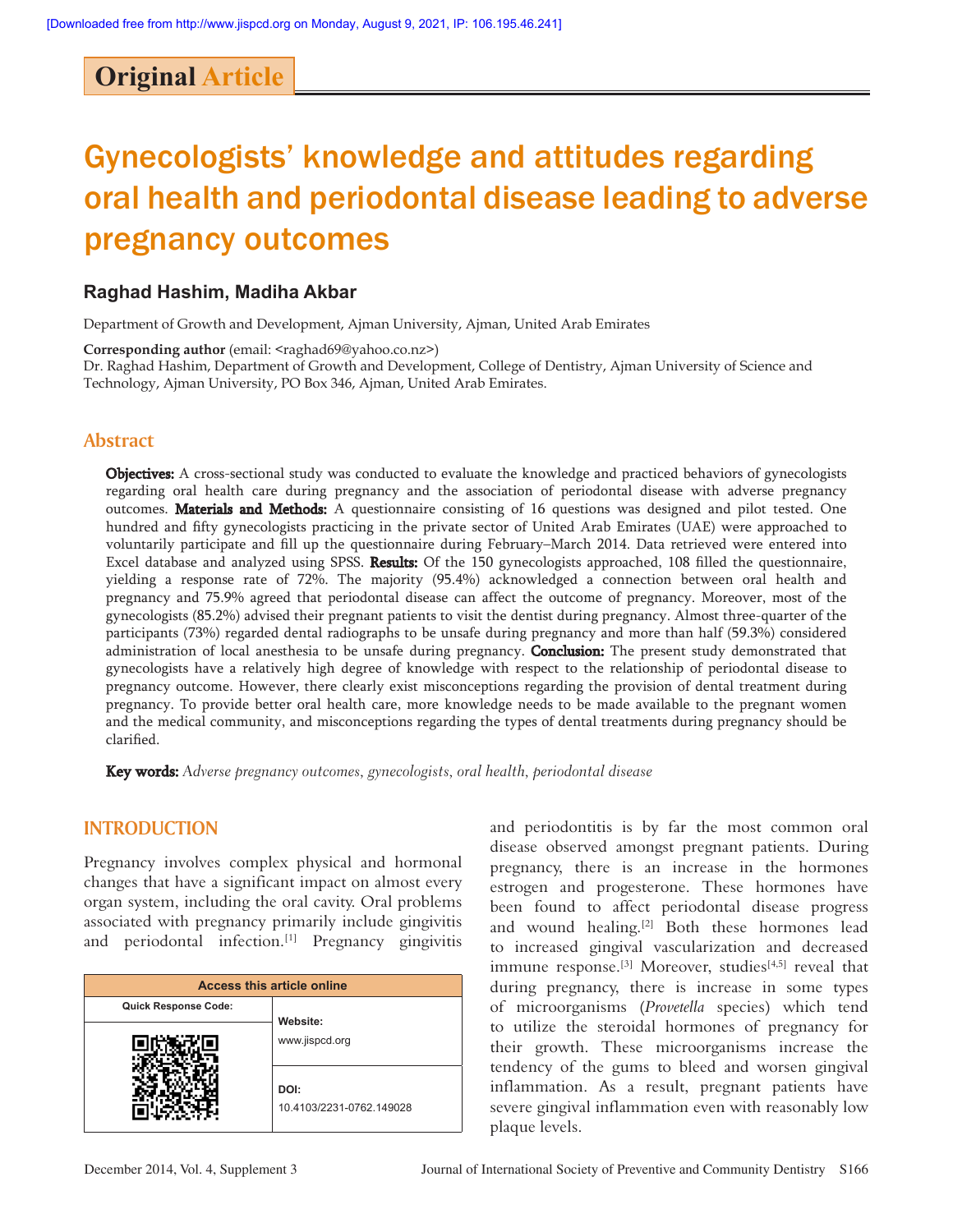Studies done in this field identified maternal periodontitis as a potential risk factor for preterm birth and low birth weight.<sup>[5-10]</sup> This potential association between maternal periodontitis and adverse pregnancy outcomes becomes an important concern because preterm birth and low birth weight are a major cause of infant mortality.[5,7]

However, what needs to be realized is the crucial role of medical health professionals in this entire issue. In order to deliver adequate and standard prenatal care to any pregnant woman, dental and medical practitioners should recognize oral health care as an integral part of the overall prenatal care. A pregnant woman is first seen by a medical health professional and she may only come to a dentist if advised to do so by her doctor. Hence, it becomes important to evaluate the knowledge of medical health professionals about periodontitis and its association with adverse pregnancy outcomes.

Meanwhile, systematic data to evaluate the knowledge, awareness, and opinions of gynecologists regarding oral health care during pregnancy and the effect of maternal oral health on the pregnancy outcomes are very limited.[11‑18] To our knowledge, no study has been published that assessed the extent of healthcare providers' knowledge regarding the association between oral health and pregnancy outcomes in the UAE. The aim of this study was to evaluate the knowledge, awareness, and opinions of gynecologists regarding oral health care during pregnancy in the UAE.

## **MATERIALS AND METHODS**

In this cross‑sectional survey, half of the gynecologists practicing in the private sector (150 gynecologists) of three emirates, namely Dubai, Sharjah, and Ajman, of the UAE were randomly selected for inclusion, using a computer program for generation of random numbers and lists obtained from the Ministry of Health.

A structured, anonymous questionnaire was designed by the authors in English and pilot tested at Ajman University of Science and Technology (AUST), College of Dentistry. The questionnaire was pre‑tested before use in the field, in order to examine the extent to which gynecologists could easily understand its content. Ten employees in AUST dental college were asked to read the cover letter, complete the questionnaires, and discuss their impressions of the questionnaire. As the questionnaires appeared to be easily understood, no changes were made. No formal examination of the validity and reliability of questionnaire responses

was undertaken. The questionnaire used for survey consisted of 16 close-ended questions. The first set of questions was related to participants' demographic characteristics like gender, age, and practice type. The other part of the questionnaire contained questions that aimed to evaluate the knowledge and practiced behaviors of the gynecologists toward oral health care of pregnant patients. The study was approved by the ethical committee of AUST. The questionnaire distribution was conducted 5 days per week from Sunday to Thursday, since Friday and Saturday are official holidays, from the beginning of February to the end of March 2014. The approached doctors were provided with an information sheet explaining the nature and purpose of the study, and were requested to sign an informed consent prior to participation. All gynecologists entered the study voluntarily. It took the majority of the participants 5–10 min to complete the questionnaires before they handed it to the researcher (MA).

## **Statistical analysis**

All returned questionnaires were coded and analyzed. Results were expressed as the number and percentage of respondents for each question and were analyzed using SPSS statistical package (SPSS Inc., Chicago, IL, USA) version 17.0. Chi‑square test was used to evaluate the differences between the different variables, and the level of significance was set at *P* < 0.05.

# **RESULTS**

Of the 150 eligible gynecologists, only 108 agreed to participate in this study and returned completely filled questionnaires, yielding a response rate of 72%. Forty-two percent of the participants were aged between 41 and 50 years, and the majority of the participants were females (88%). More than half of them practiced in private clinics (57%), and half of them had an experience of 10–20 years (50%) [Table 1].

Table 2 displays the responses of the gynecologists to the questions aimed to evaluate their knowledge regarding the association between oral health and pregnancy. More than 90% of the participants agreed that pregnancy increases the likelihood of gingival inflammation. Similarly, a high percentage (95.4%) of the gynecologists acknowledged a positive association between oral health and pregnancy. In addition, 75.9% believed that gingival/periodontal inflammation can affect the outcome of pregnancy and 67.6% agreed that periodontal disease can lead to preterm labor and/or low birth weight.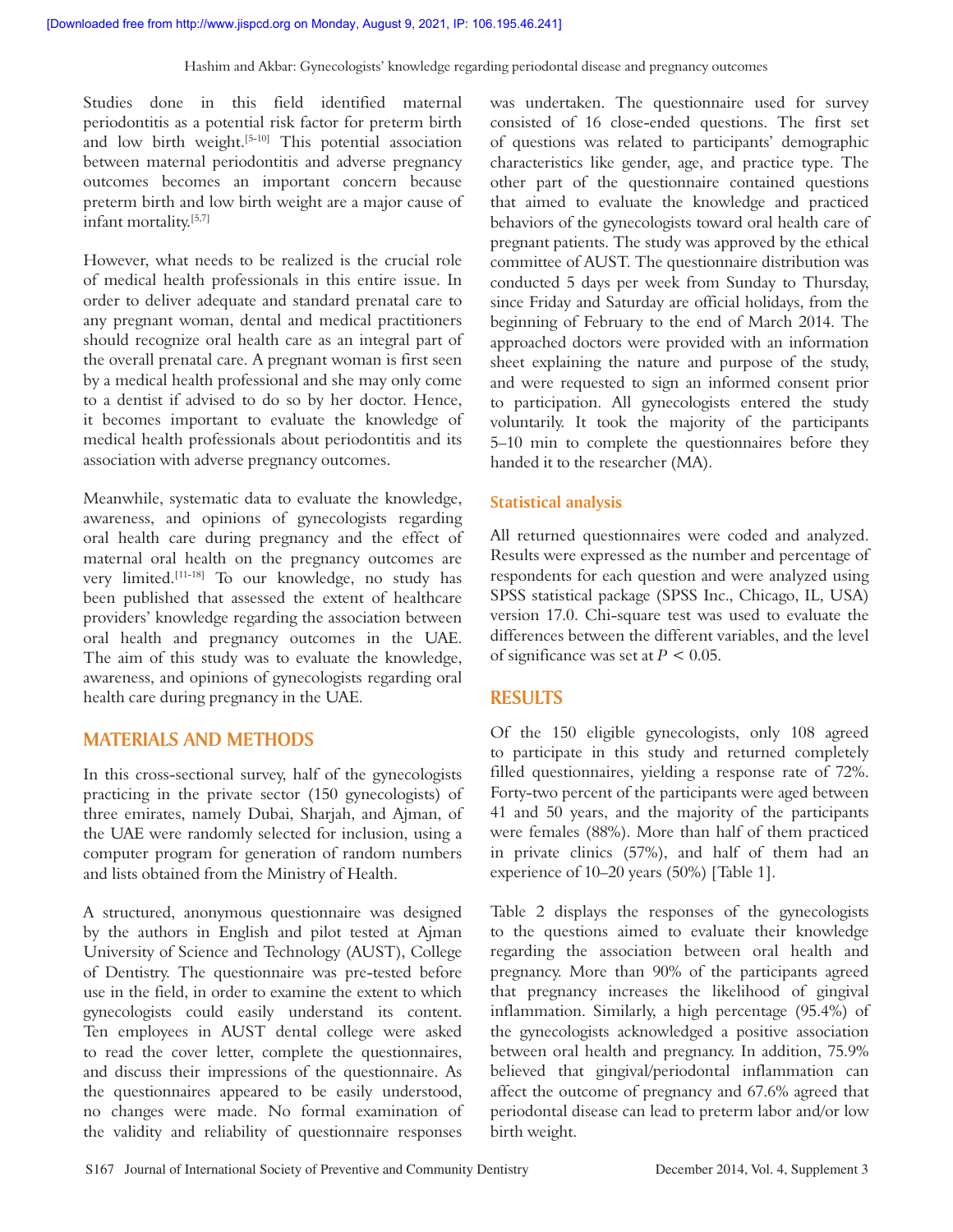| Table 1: Demographic data of the study<br>participants |              |              |  |
|--------------------------------------------------------|--------------|--------------|--|
|                                                        | Frequency    | Percentage   |  |
| Age, years                                             |              |              |  |
| $\leq 30$                                              | $\mathbf{1}$ | $\mathbf{1}$ |  |
| $31 - 40$                                              | 25           | 23           |  |
| $41 - 50$                                              | 45           | 42           |  |
| $\geq 50$                                              | 37           | 34           |  |
| Gender                                                 |              |              |  |
| Male                                                   | 13           | 12           |  |
| Female                                                 | 95           | 88           |  |
| Practice type                                          |              |              |  |
| Private hospital                                       | 46           | 43           |  |
| Private clinic                                         | 62           | 57           |  |
| Years in practice                                      |              |              |  |
| <10                                                    | 12           | 11           |  |
| $10 - 20$                                              | 53           | 50           |  |
| $21 - 30$                                              | 27           | 25           |  |
| >31                                                    | 16           | 14           |  |
| Emirate                                                |              |              |  |
| Ajman                                                  | 12           | 11           |  |
| Sharjah                                                | 51           | 47           |  |
| Dubai                                                  | 45           | 42           |  |

# **Table 2: Knowledge of gynecologists about gingival/periodontal infection during pregnancy**

| Knowledge statement                                                                               |     | <b>Number Percentage</b> |  |
|---------------------------------------------------------------------------------------------------|-----|--------------------------|--|
| Do you agree that pregnancy increases                                                             |     |                          |  |
| the likelihood of gingival inflammation?                                                          |     |                          |  |
| Yes                                                                                               | 98  | 90.7                     |  |
| N <sub>o</sub>                                                                                    | 10  | 9.3                      |  |
| Do you think that there is a possible                                                             |     |                          |  |
| connection between the health of the<br>teeth and gum and pregnancy?                              |     |                          |  |
| Yes                                                                                               | 103 | 95.4                     |  |
| N <sub>o</sub>                                                                                    | 5   | 4.6                      |  |
| Do you believe that gingival/<br>periodontal inflammation can affect the<br>outcome of pregnancy? |     |                          |  |
| Yes                                                                                               | 82  | 75.9                     |  |
| N <sub>o</sub>                                                                                    | 26  | 24.1                     |  |
| Do you think periodontal disease can lead                                                         |     |                          |  |
| to preterm labor and/or low birth weight?                                                         |     |                          |  |
| Yes                                                                                               | 73  | 67.6                     |  |
| N <sub>o</sub>                                                                                    | 35  | 32.4                     |  |

When the participants were asked about their source of information regarding oral health and pregnancy, a high percentage (82%) considered their clinical experience as the main source of information, while more than half mentioned medical journals as their source of information [Table 3]. This study revealed that the main types of treatment the gynecologists thought

| <b>Table 3: Sources of information regarding</b><br>association between oral health and pregnancy |            |        |  |  |
|---------------------------------------------------------------------------------------------------|------------|--------|--|--|
| Sources of information                                                                            | Yes $(\%)$ | No (%) |  |  |
| Clinical experience                                                                               | 82         | 18     |  |  |
| Medical journals                                                                                  | 53         | 47     |  |  |
| Books, magazines, and pamphlets                                                                   | 29         | 71     |  |  |
| Television or internet                                                                            | 18         | 82     |  |  |

that their pregnant patient could receive safely were routine cleaning and fillings/crowns (91% and 73%, respectively), whereas intraoral/extraoral radiograph was considered safe to be delivered to the pregnant patients by only 27% of the gynecologists [Table 4].

Others 10 90

This study showed that majority of the gynecologists (85.2%) advised their pregnant patients to visit the dentist. Most of them (92.6%) regarded second trimester as the safest trimester to receive dental treatment. However, 59.3% considered administration of local anesthesia containing vasoconstrictor to be unsafe during pregnancy [Table 5]. A very high percentage (93.5%) of the gynecologists reported that their patients mentioned bleeding gums or tooth mobility during pregnancy. In addition, the majority (85.2%) of the participants felt they needed additional information about the association between periodontal disease and adverse pregnancy outcomes (data not presented).

Table 6 displays the outcome of the bivariate analysis in relation to the demographic characteristics and advising pregnant patients to visit the dentist. The results did not yield any significant association between the demographic characteristics of the gynecologists and advising the patients to visit the dentist. In addition, Table 7 displays the bivariate results for the knowledge‑related questions and advising dental visits during pregnancy. The results showed that there is a significant association between advising to visit the dentist and the following variables: Patients reporting bleeding gums and tooth mobility, those who were advised not to delay dental visit, and those who acknowledged an association between periodontal disease and adverse pregnancy outcomes.

## **DISCUSSION**

To our knowledge, this is the first published study conducted in the UAE to assess the level of knowledge of the gynecologists in relation to the association of periodontal disease and pregnancy outcomes. Overall, the level of knowledge in the present survey reflected gynecologists' familiarity with various pregnancy‑related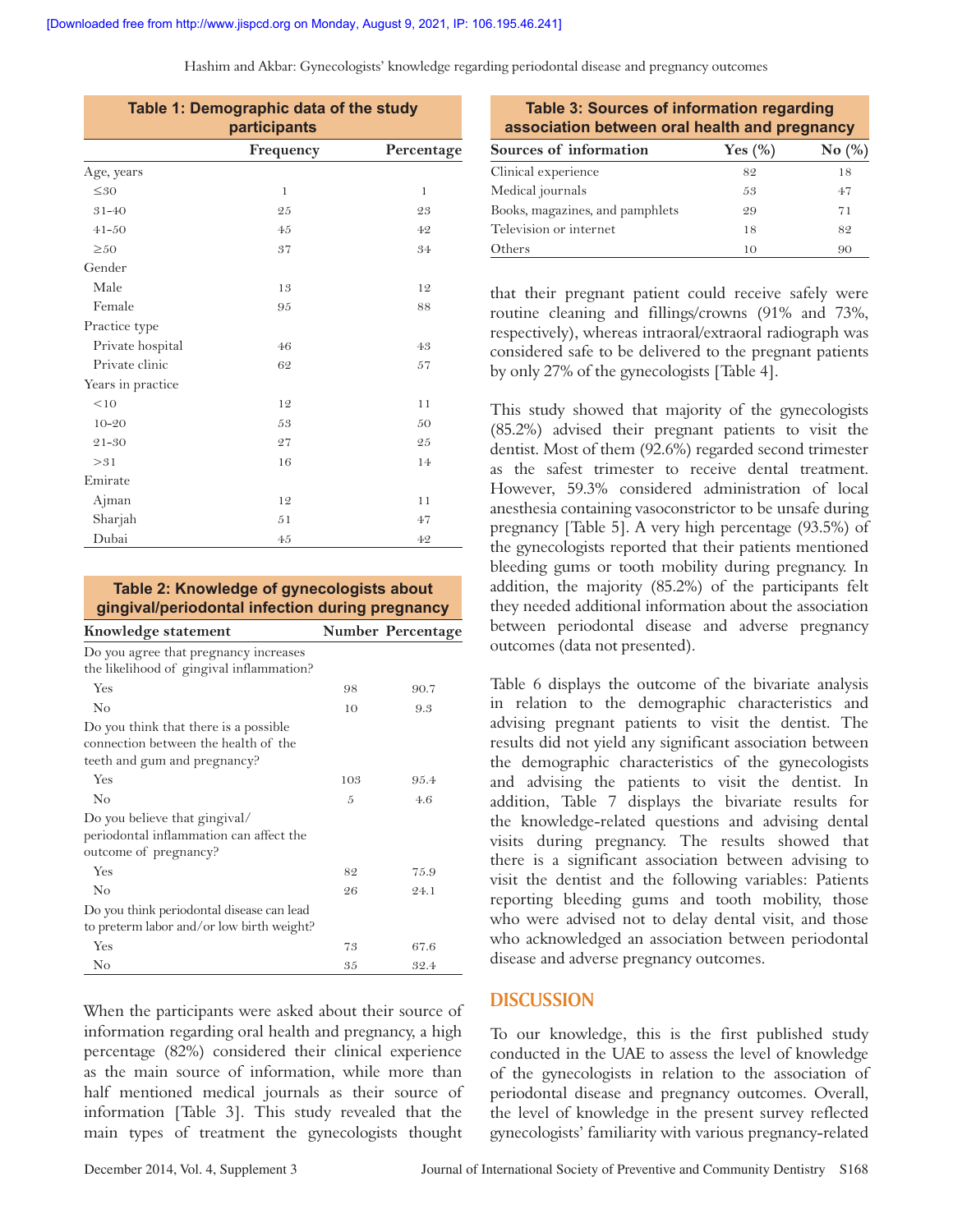| Table 4: Dental treatments/procedures considered<br>safe by gynecologists during pregnancy |            |           |  |
|--------------------------------------------------------------------------------------------|------------|-----------|--|
| Dental treatments/procedures                                                               | Yes $(\%)$ | No $(\%)$ |  |
| Routine cleaning                                                                           | 91         | 9         |  |
| Fillings/crowns                                                                            | 73         | 27        |  |
| Periodontal treatment                                                                      | 65         | 35        |  |
| Extraction                                                                                 | 60         | 40        |  |
| Intraoral/extraoral radiographs                                                            | 9.7        | 73        |  |

#### **Table 5: Opinions of gynecologists regarding dental treatment during pregnancy**

|                                                                         | <b>Number</b> | Percentage |
|-------------------------------------------------------------------------|---------------|------------|
| Advising patients to visit dentist                                      |               |            |
| during pregnancy                                                        |               |            |
| Yes                                                                     | 92            | 85.2       |
| No                                                                      | 16            | 14.8       |
| Advising patient to delay visit to the<br>dentist until after pregnancy |               |            |
| Yes                                                                     | 8             | 7.4        |
| No                                                                      | 100           | 92.6       |
| Local anesthesia with                                                   |               |            |
| vasoconstrictors in pregnancy is safe                                   |               |            |
| Yes                                                                     | 44            | 40.7       |
| No                                                                      | 64            | 59.3       |
| Safest trimester of pregnancy for                                       |               |            |
| provision of dental treatment                                           |               |            |
| First trimester                                                         |               |            |
| Yes                                                                     | 9             | 8.3        |
| N <sub>0</sub>                                                          | 99            | 91.7       |
| Second trimester                                                        |               |            |
| Yes                                                                     | 100           | 92.6       |
| N <sub>0</sub>                                                          | 8             | 7.4        |
| Third trimester                                                         |               |            |
| Yes                                                                     | 20            | 18.5       |
| N <sub>0</sub>                                                          | 88            | 81.5       |

oral health topics, which is in accordance with previous studies.<sup>[13-16]</sup> Although the overall knowledge level of the gynecologists was satisfactory in this study, however, there still exist minor misconceptions amongst gynecologists regarding provision of dental treatments during pregnancy. This is of importance to the dentists as it acts as a barrier for them in providing the most appropriate treatment to their pregnant patients. Such misconceptions should be clarified in order to stop compromising on the quality of dental care due to unnecessary fears developed among patients.

Certain limitations exist in this study. The sample size was small to make definite conclusions on the issue. In addition, the responses obtained did not necessarily reflect the actual opinions of the participating

| characteristics of the participants |                                                        |                          |                                                        |       |  |
|-------------------------------------|--------------------------------------------------------|--------------------------|--------------------------------------------------------|-------|--|
| variable                            | Independent Number of Advised<br>participants to visit | the<br>dentist<br>$(\%)$ | Did not<br>advise to<br>visit the<br>dentist<br>$(\%)$ | P     |  |
| Age, years                          |                                                        |                          |                                                        |       |  |
| $\leq 30$                           | $\mathbf{1}$                                           | 100                      | $\overline{0}$                                         | 0.740 |  |
| $31 - 40$                           | 25                                                     | 80                       | 20                                                     |       |  |
| $41 - 50$                           | 45                                                     | 89                       | 11                                                     |       |  |
| $\geq 50$                           | 37                                                     | 84                       | 16                                                     |       |  |
| Gender                              |                                                        |                          |                                                        |       |  |
| Male                                | 13                                                     | 92                       | 8                                                      | 0.390 |  |
| Female                              | 95                                                     | 84                       | 16                                                     |       |  |
| Practice type                       |                                                        |                          |                                                        |       |  |
| Private<br>hospital                 | 46                                                     | 89                       | 11                                                     | 0.232 |  |
| Private clinic                      | 62                                                     | 82                       | 18                                                     |       |  |
| Years in                            |                                                        |                          |                                                        |       |  |
| practice                            |                                                        |                          |                                                        |       |  |
| <10                                 | 12                                                     | 83                       | 17                                                     | 0.61  |  |
| $10 - 20$                           | 53                                                     | 89                       | 11                                                     |       |  |
| $21 - 30$                           | 27                                                     | 78                       | 22                                                     |       |  |
| >31                                 | 16                                                     | 88                       | 12                                                     |       |  |

**Table 6: Advising dental visits and demographic** 

gynecologists owing to bias on their part. Also, the actual oral health status of the pregnant women who visited these gynecologists could not be assessed and was based purely on the memory of the participating gynecologists. Moreover, no data were collected from non‑respondents to allow for comparison of characteristics of respondents and non‑respondents. However, this study might provide baseline information for continuing education programs in future that are provided to gynecologists working in the UAE.

This study demonstrated that a high percentage (90.7%) of the gynecologists was aware of the association between oral health and pregnancy and that pregnancy increases the likelihood of gingival inflammation. Almost two-thirds (67.6%) of the surveyed gynecologists agreed that periodontal disease can lead to adverse pregnancy outcomes.

Provision of adequate oral health care during the course of pregnancy has always been a challenge for the dental health care worker due to the potential risks to the fetus associated with the commonly prescribed drugs in dentistry and dental treatments. With the advances in the field of health, pregnancy is no longer regarded as a contraindication to the provision of quality dental care. Rather, implementing necessary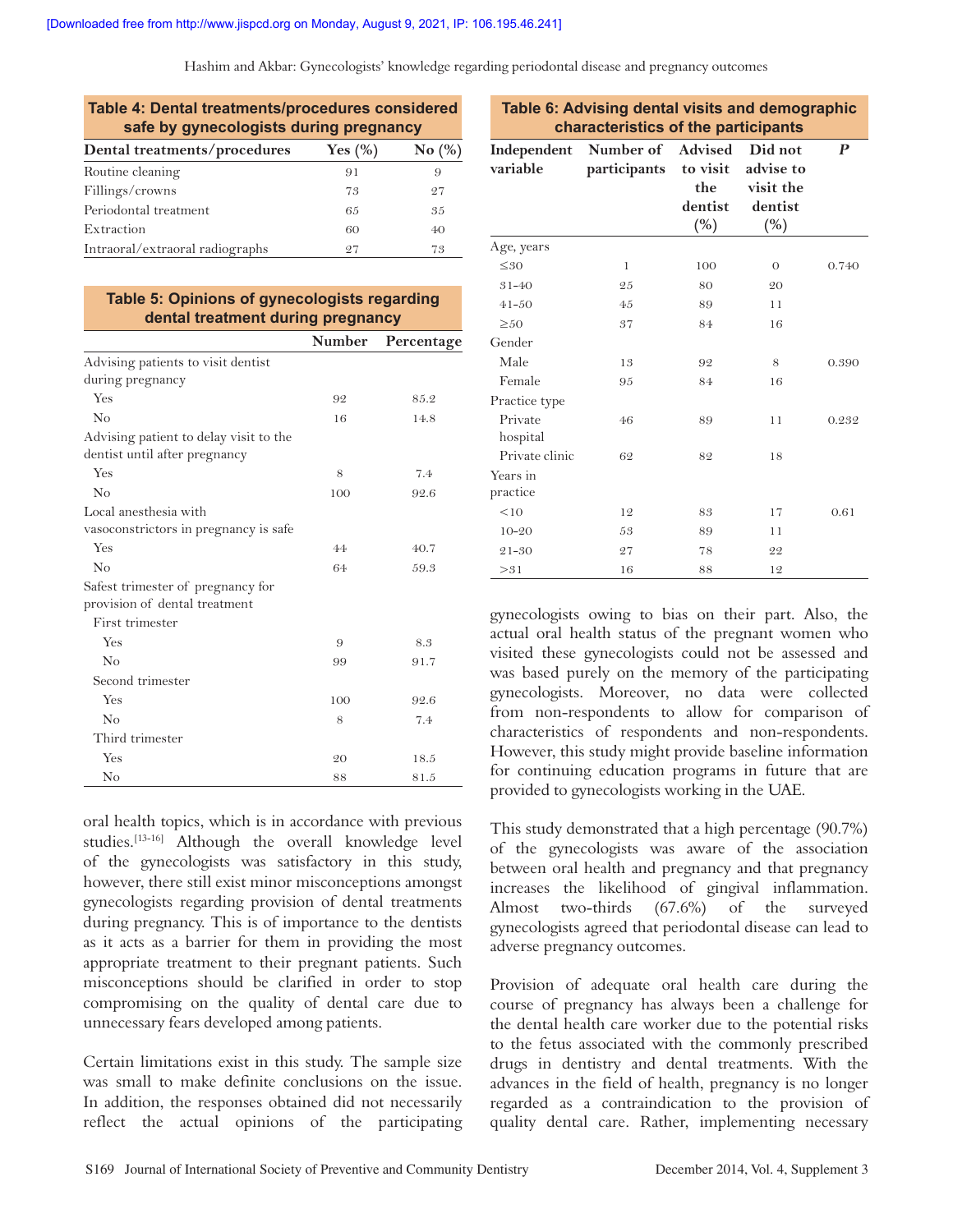| Table 7: Advising dental visit during pregnancy and gynecologists' knowledge about oral health                                |                                                     |                                                      |                                                             |         |  |
|-------------------------------------------------------------------------------------------------------------------------------|-----------------------------------------------------|------------------------------------------------------|-------------------------------------------------------------|---------|--|
| Knowledge statement                                                                                                           | Number of<br>participants with<br>positive response | Percentage<br>advised visiting<br>the dentist $(\%)$ | Percentage did<br>not advise visiting<br>the dentist $(\%)$ | P       |  |
| Do you agree pregnancy increases the likelihood of<br>gingival inflammation?                                                  | 98                                                  | 87                                                   | 13                                                          | 0.166   |  |
| Have your patients reported with bleeding gums or tooth<br>mobility during pregnancy?                                         | 101                                                 | 90                                                   | 10                                                          | < 0.001 |  |
| Do you advise pregnant women to delay dental visit until<br>after pregnancy?                                                  | 8                                                   | 93                                                   | 7                                                           | 0.016   |  |
| Do you believe it is safe to use the regular local anesthetic<br>solutions containing vasoconstrictors for pregnant patients? | 44                                                  | $4-1$                                                | 49                                                          | 0.132   |  |
| Do you believe that gingival/periodontal inflammation<br>can affect the outcome of pregnancy?                                 | 82                                                  | 80                                                   | 20                                                          | 0.044   |  |
| Do you think periodontal disease can lead to preterm<br>birth and/or low birth weight?                                        | 73                                                  | 89                                                   | 11                                                          | 0.082   |  |

dental treatment during pregnancy will lead to better pregnancy outcomes and a stress-free period of pregnancy for the expecting mother. The majority of the gynecologists (91%) considered that routine cleaning can be safely carried out during the course of pregnancy. Periodontal treatment is rather necessary during pregnancy, owing to the fact that hormonal changes taking place during pregnancy render the women more susceptible to plaque accumulation and gingival inflammation.<sup>[19]</sup> Any acute periodontal infection should likewise be treated as soon as possible to avoid any harm to the mother and the developing fetus.[20,21]

Pregnant women may experience higher incidence of dental caries due to the several physiological changes they are undergoing and the resultant changes in their eating habits and oral hygiene practices. Furthermore, increased tooth erosion is also observed among pregnant women as a result of the frequent vomiting and nausea they experience during pregnancy.<sup>[19,22]</sup> Provision of restorative therapy during pregnancy, therefore, becomes important to help women maintain their oral health during this crucial period. Restoring the decayed teeth helps to stop the progress of dental decay and prevents the transmission of the bacteria responsible for dental decay from the expecting mother to the developing fetus.

Despite the high awareness of gynecologists regarding the association between oral health and pregnancy, their responses to questions aimed to evaluate their knowledge about the different types of dental treatments that can be safely administered to pregnant patients were not satisfactory. In response to the question whether it is safe to take intraoral/ extraoral radiographs for a pregnant patient, most of the

gynecologists (73%) answered "No." Dental radiographs play an important role in diagnosis and treatment of many dental conditions. Studies<sup>[22,23]</sup> have reported that it is safe to take necessary intraoral and extraoral dental radiographs of pregnant women, and they do not pose any risk to the developing fetus. However, it is recommended to use protective lead aprons and thyroid collar to shield the sensitive areas. Moreover, the radiation dose should be lowered as much as possible, yet sufficient enough to yield a standard radiograph, in order to minimize the exposure of the pregnant patient to X-ray radiations.<sup>[24]</sup>

Another frequent misconception in relation to dental treatment of pregnant women is avoiding the use of local anesthetic agents containing vasoconstrictors. Vasoconstrictors prolong the duration of anesthesia and ensure efficient pain control during the course of dental treatment. It is essential to provide pain-free dental treatment as pain increases the stress levels and also leads to hormonal changes which can be harmful for pregnant patients. The majority (59.3%) did not believe that local anesthesia containing vasoconstrictor is safe for the pregnant woman and her baby. Research<sup>[25]</sup> has shown that the use of regular dental anesthetics containing vasoconstrictors during pregnancy is safe, provided intravascular injections are avoided. The vasoconstrictors are present in a very small amount in the anesthetic solution and, therefore, pose no risk to the fetus or the pregnancy itself.

In this study, majority of the gynecologists considered the second trimester of pregnancy as the safest for provision of dental treatment. However, owing to the various physiological changes occurring during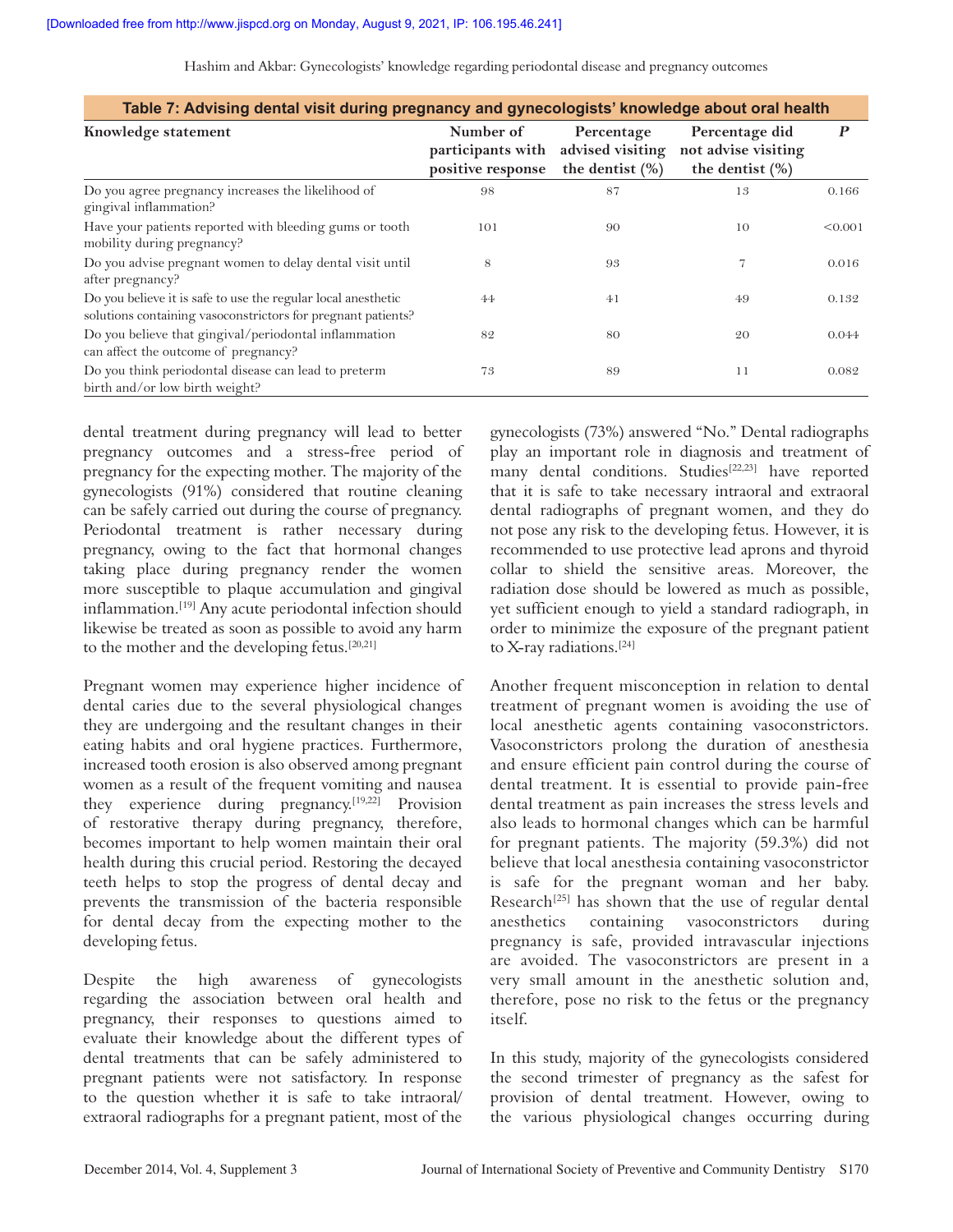pregnancy, the dental treatments and procedures need slight modifications and considerations to prevent any harm to the mother and fetus. Research has constantly verified that dental treatment can be safely administered during any of the three trimesters of pregnancy, but due to the morning sickness experienced by most pregnant women during the first trimester and the great deal of risk of postural hypotension during the third trimester, second trimester of pregnancy is the ideal period of delivering efficient dental care.[23,24]

The majority of the gynecologists were interested to have additional information regarding periodontal disease and adverse pregnancy outcomes. Therefore, training gynecologists on how to provide a visual screening for oral health problems is also recommended. For practicing gynecologists, continuing education courses on periodontal disease and systemic conditions could be developed by the dental community in the UAE. Also, having oral health referral sources available for gynecologists so that they can easily refer pregnant women for oral health care needs might facilitate the process and promote better oral health care for pregnant women in the UAE.

In agreement with the finding of Al Habashneh and coworkers,[12] the present study found no association between advising dental visits during pregnancy and gynecologists' age and gender. This further showed that even in the older age group and among female doctors, no significant increase in advising dental visit during pregnancy was observed. Majority of the gynecologists who advised their patients to visit the dentist were those to whom the patients presented with bleeding gums and tooth mobility and those who believed that periodontitis can affect the outcome of the pregnancy.

Based on our findings, it is highly recommended that gynecologists in the UAE should inform expectant mothers about the link between gum disease and adverse pregnancy outcomes. The most recent finding of Hashim<sup>[26]</sup> says that a large proportion of the pregnant women in the UAE reported oral health problems; yet, more than 40% of those women had not visited a dentist during their pregnancy and a majority of them utilized dental services when they had dental pain only. Therefore, gynecologists need to refer every pregnant patient to an oral health care provider if she has not already seen one. More investigations are still needed to evaluate the impact of dental education intervention on the utilization of dental services during pregnancy.

# **ACKNOWLEDGMENT**

The authors would like to acknowledge all the gynecologists who participated in this study. This study was not supported or funded by any research grant.

# **REFERENCES**

- 1. Gajendra S, Kumar JV. Oral health and pregnancy: A review. NY State Dent J 2004;70:40-4.
- 2. Page RC, Kornmen KS. The pathogenesis of human periodontitis: An introduction. Periodontal 2000 1997;14:9-11.
- 3. Apoorva SM, Suchetha A. Effect of sex hormones on the periodontium. Indian J Dent Sci 2010;2:36-40.
- 4. Alchalabi HA, Al Habashneh R, Jabali OA, Khader YS. Association between periodontal disease and adverse pregnancy outcomes in a cohort of pregnant women in Jordan. Clin Exp Obstet Gynecol 2013;40:399-402.
- 5. Baskaradoss JK, Geeverghese A, Al Dosari AA. Causes of adverse pregnancy outcomes and the role of maternal periodontal status-a review of the literature. Open Dent J 2012;56:79-84.
- 6. Marin C, Segura-Egea JJ, Martínez-Sahuquillo A, Bullón P. Correlation between infant birth weight and mother's periodontal status. J Clin Periodontol 2005;32:299-304.
- 7. Han YW. Oral health and adverse pregnancy outcomes what's next? J Dent Res 2011;90:289-93.
- 8. Saddaki N, Bachok N, Hussain NH, Zainudin SL, Sosroseno W. The association between maternal periodontitis and low birth weight infants among Malay women. Community Dent Oral Epidemiol 2008;36:296-304.
- Reddy BV, Tanneeru S, Chava VK. The effect of phase-I periodontal therapy on pregnancy outcome in chronic periodontitis patients. J Obstet Gynaecol 2014;34:29-32.
- 10. Singh S, Kumar A, Kumar N, Verma S, Soni N, Ahuja R. Periodontal Disease and adverse pregnancy outcome-A study. Pak Oral Dent J 2011;31:163-5.
- 11. Wilder R, Robinson C, Jared HL, Lieff S, Boggess K. Obstetricians' knowledge and practice behaviors concerning periodontal health and preterm delivery and low birth weight. J Dent Hyg 2007;81:81.
- 12. Al Habashneh R, Aljundi SH, Alwaeli HA. Survey of medical doctors' attitudes and knowledge of the association between oral health and pregnancy outcomes. Int J Dent Hyg 2008;6:214-20.
- 13. Muwazi L, Rwenyonyi CM, Nkamba M, Kutesa A, Kagawa M, Mugyenyi G, *et al*. Periodontal conditions, low birth weight and preterm birth among postpartum mothers in two tertiary health facilities in Uganda. BMC Oral Health 2014;14:42.
- 14. Nutalapati R, Ramisetti A, Mutthineni RB, Jampani ND, Kasagani SK. Awareness of association between periodontitis and PLBW among selected population of practising gynecologists in Andhra Pradesh. Indian J Dent Res 2011;22:735.
- 15. Wooten KT, Lee J, Jared H, Boggess K, Wilder RS. Nurse practitioner's and certified nurse midwives' knowledge, opinions and practice behaviors regarding periodontal disease and adverse pregnancy outcomes. J Dent Hyg 2011;85:122-31.
- 16. Rocha JM, Chaves VR, Urbanetz AA, Baldissera Rdos S, Rösing CK. Obstetricians knowledge of periodontal disease as a potential risk factor for preterm delivery and low birth weight. Braz Oral Res 2011;25:248-54.
- 17. Laslowski P, Politano GT, Raggio DP, Silva SR, Imparato JC.